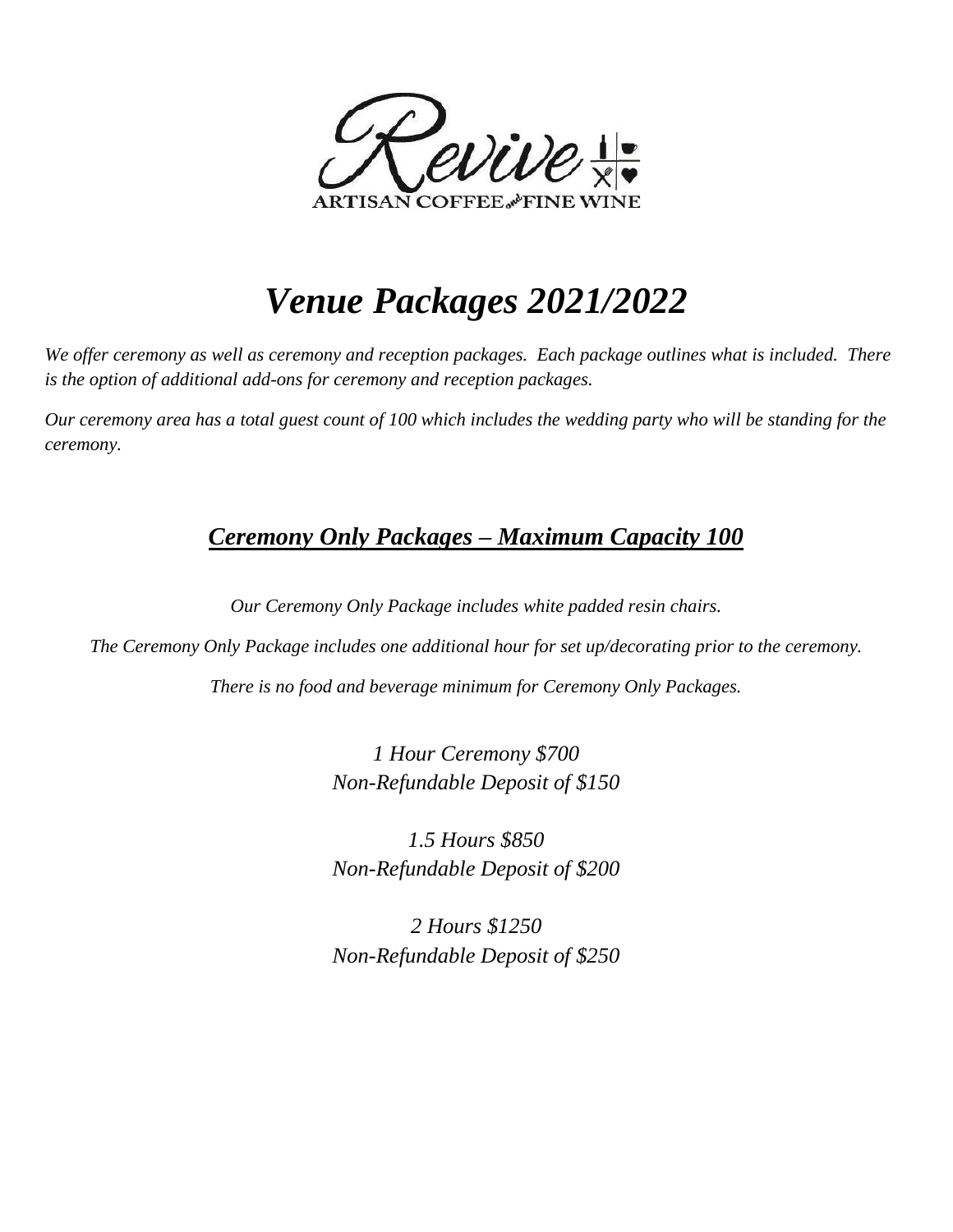#### *\$4,500 Basic Ceremony & Reception Package – Up to 50 Guests*

*6 Hour Garden Rental (includes 2 hours for set up) White Padded Resin Chairs 60" Round Tables 60" Basic Linens in White or Ivory Bar Service with 1 Bartender Non-Alcoholic Beverage Station 2 Wine Barrel Buffet Tables Garden Lighting Cake Cutting\* 1 Hour Rehearsal Staffing for Set Up and Clean Up \$750 Non-Refundable Deposit Required to Reserve Your Date\**

#### *Available Add Ons:*

*Additional Hour Beer & Wine Catering Services Charcuterie Table Dessert Buffet Upgraded Tables and Chairs Upgraded Linens Heaters Dance Floor Wine Barrel Firepits Games Day of Coordination Serving Staff*

*\*Cake cutting includes white sugar cane paper plates, silver disposable forks and white napkins. \*The \$750 non-refundable deposit will be applied to the final bill. The final bill will include a 20% service charge on food, beverage and labor as well as state sales tax of 7.75%. A 2% credit card fee will be applied for all credit card payments.*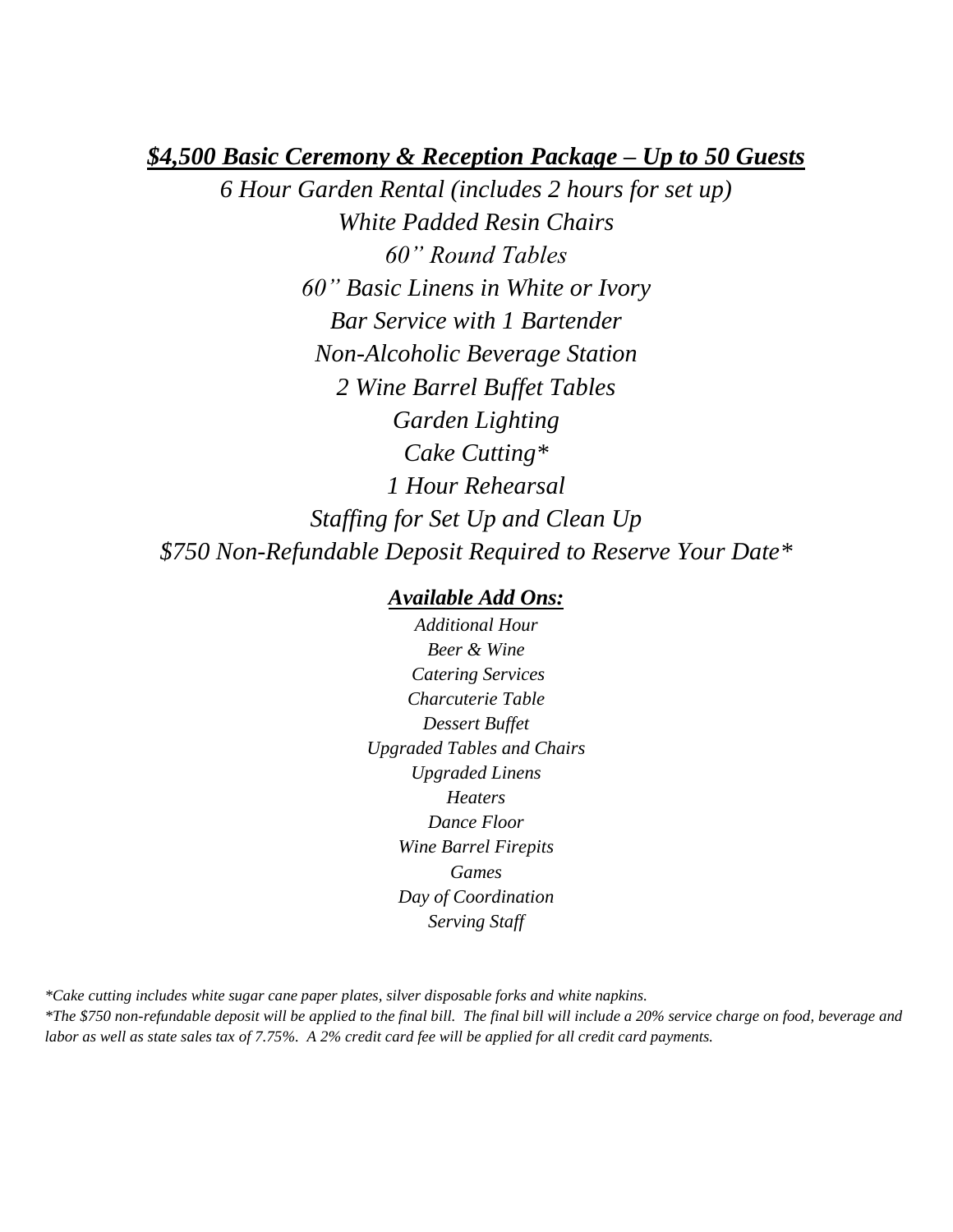#### *\$6,000 Standard Ceremony & Reception Package – Up to 80 Guests*

*7 Hour Garden Rental (includes 3 hours for set up) White Padded Resin Chairs 60" Round Tables 60" Basic Linens in White or Ivory Bar Service with 1 Bartender Non-Alcoholic Beverage Station 2 Wine Barrel Buffet Tables Garden Lighting Cake Cutting\* Dance Floor 1 Hour Rehearsal Venue Coordinator Staffing for Set Up and Clean Up \$850 Non-Refundable Deposit Required to Reserve Your Date\**

#### *Available Add Ons:*

*Additional Hour Beer & Wine Catering Services Charcuterie Table Dessert Buffet Upgraded Tables and Chairs Upgraded Linens Heaters Wine Barrel Firepits Games Day of Coordination Serving Staff*

*\* Cake cutting includes white sugar cane paper plates, silver disposable forks and white napkins.* 

*\*The \$850 non-refundable deposit will be applied to the final bill. The final bill will include a 20% service charge on food, beverage and labor as well as state sales tax of 7.75%. A 2% credit card fee will be applied for all credit card payments.*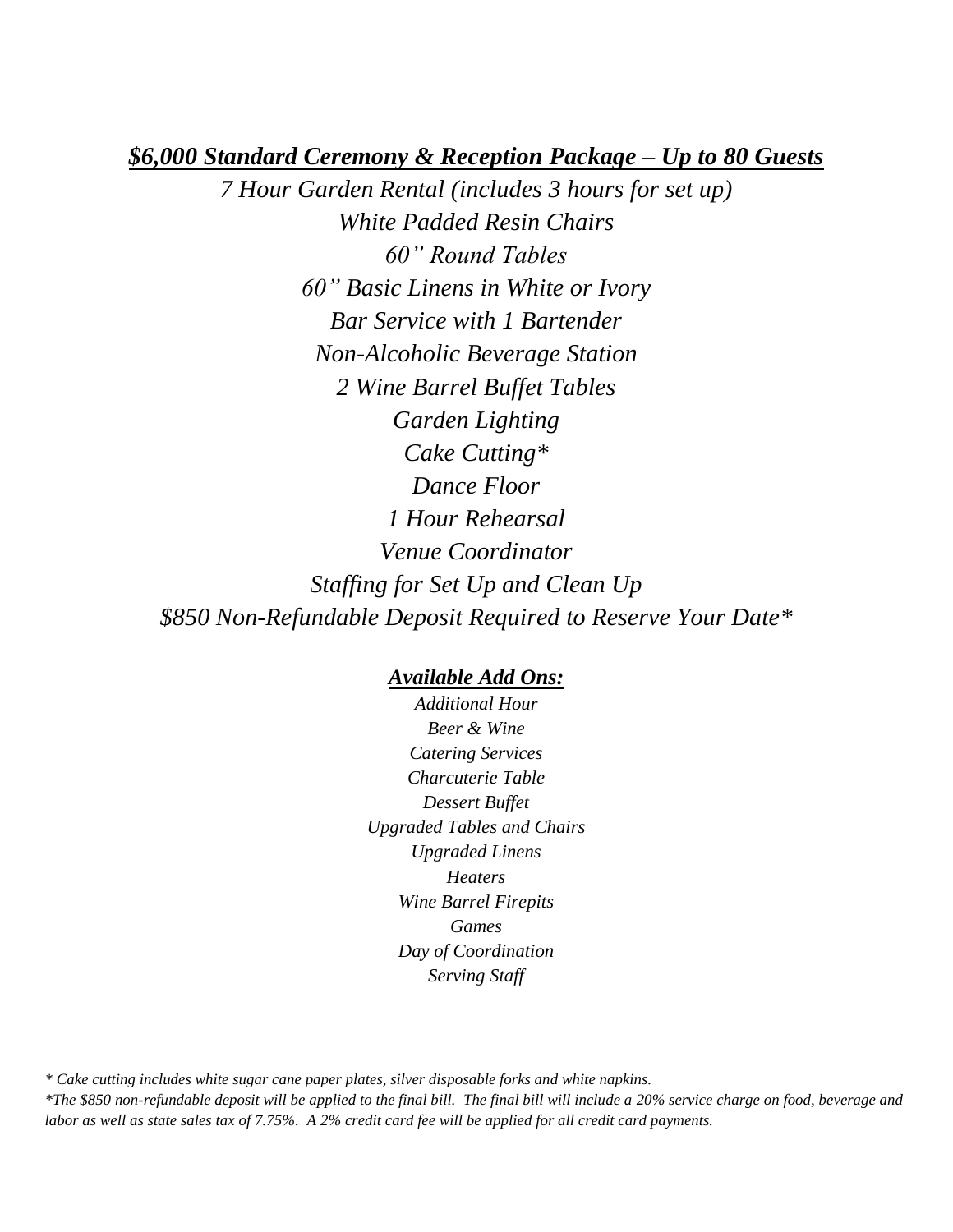*\$12,000 Premium Ceremony & Reception Package – Up to 125 Guests* 

*10 Hour Facility Rental (includes 5 hours for set up) Vendor Access Day Prior to Event 30x30 Clear Top Foyer Tent 40x60 Clear Top Reception Tent The Tents include Sidewalls, Draping, Café Lighting and Two Chandeliers White Padded Resin Ceremony Chairs (100)\* 60" round tables and linens for reception area Bar Service, includes Two Bartenders Two Wine Barrel Buffet Tables Garden Lighting Cake Cutting\* Dance Floor Cornhole Wine Barrel Firepits Bridal Waiting Room 1 Hour Rehearsal Day Prior Venue Coordinator Staffing for Set Up and Clean Up \$1000 Non-Refundable Deposit Required to Reserve Your Date\* \*The Premium Package requires a professional coordinator. We provide Day of Coordination services should you not have your own wedding planner/coordinator.* 

#### *Available Add-Ons*

*Reception Area Chairs Upgraded Tables, Chairs & Linens Beer & Wine Catering Services Charcuterie Table Dessert Buffet Tent Heaters Serving Staff*

*\*Ceremony area maximum capacity is 100*

*\*Cake cutting includes white sugar cane paper plates, silver disposable forks and white napkins.*

*\*The \$1000 non-refundable deposit will be applied to the final bill. The final bill will include a 20% service charge on food, beverage and labor as well as state sales tax of 7.75%. A 2% credit card fee will be applied for all credit card payments.*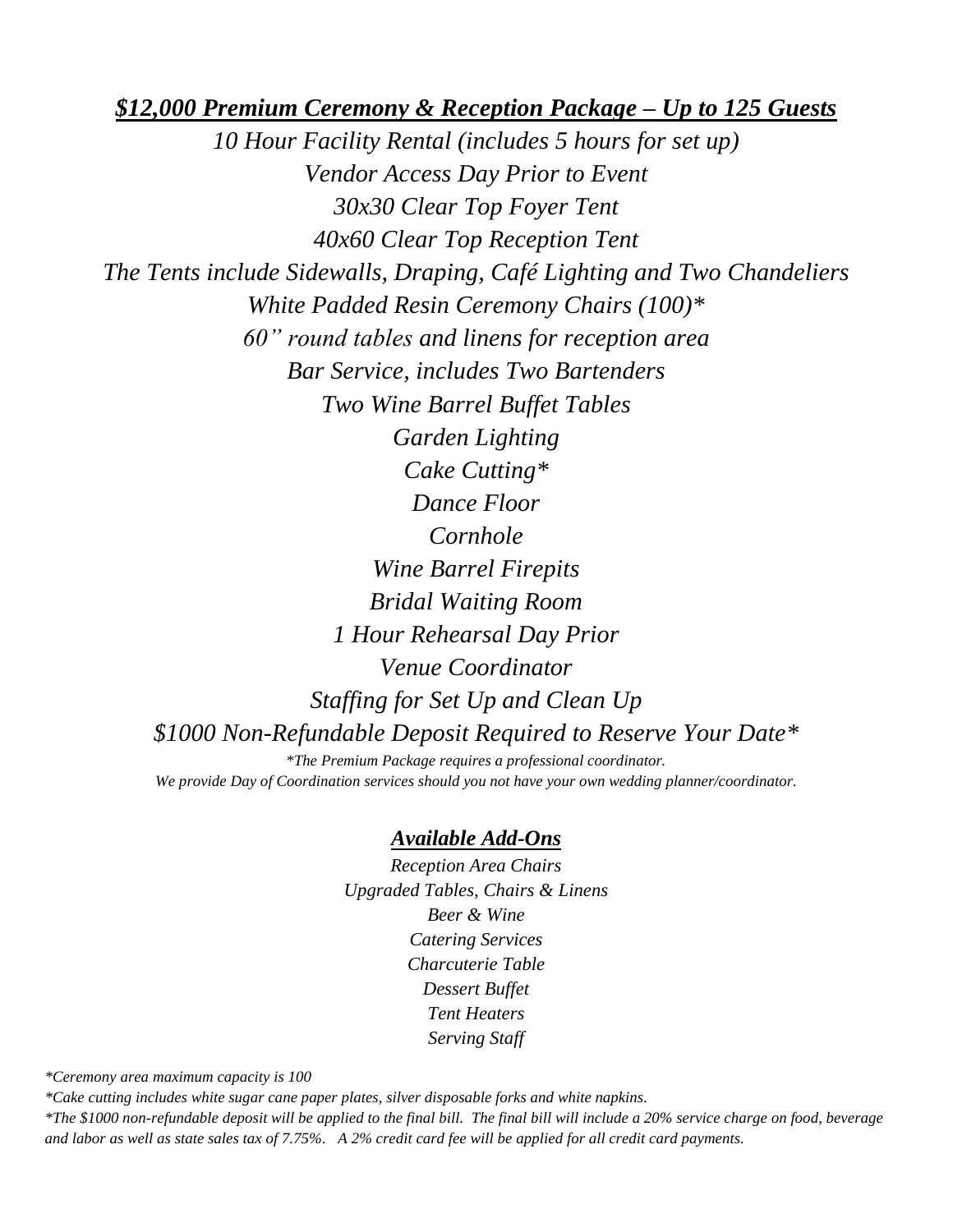# *Food and Beverage*

*Revive offers a fixed selection of catering options that can add an elegant touch to your event. Certain menu items are subject to seasonal availability; we will offer substitutions if products are unavailable or are not up to our level of quality. Due to fluctuating food costs, all prices are subject to change.* 

*Revive allows outside catering by licensed/ permitted caterers only. We can assist you in selecting one of our recommended caterers.*



# *Serving Staff*

*Servers are required for all food service at Revive. If your caterer does not provide serving staff Revive will provide the staff at \$25.00 per hour per person.* 

*If you select MacDuff's Pub, our recommended caterer, Revive will provide two serving staff at \$25 per hour for two hours.*

## *Beverage Packages*

*Revive Coffee & Wine has a wide selection of wines available, as well as, local craft beer in bottles or kegs. We are more than happy to assist you in quantity/selection.*

*Beer and non-alcoholic beverages must be purchased through Revive Coffee & Wine.*

*There is no hard liquor allowed on the premises unless arranged for through a licensed caterer who has a catering permit that includes alcohol service.*

### *Cash Bar/Consumption Bars*

*Revive Coffee & Wine offers the option of a fully hosted, a partially hosted, or a cash bar with a set selection of beer and wine. Included in the bar fee is ice, plasticware, and staffing. Glassware is available upon request for an additional charge of \$3.00 per guest.*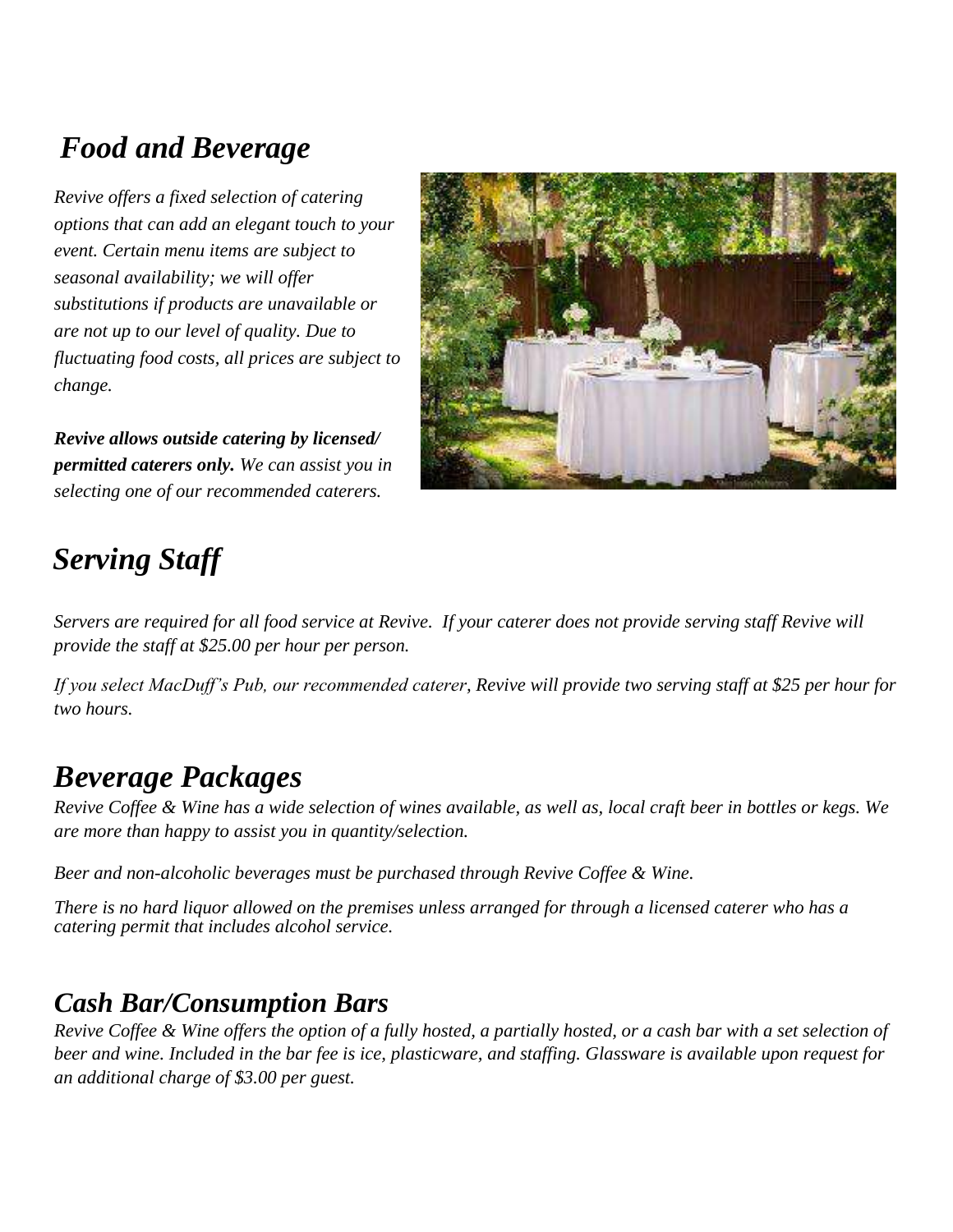## *Mimosa Bar*

*\$13.00 per person (two mimosas)*

## *Coffee Service Station*

*\$3.50 per person includes freshly roasted Regular and Decaffeinated Coffee, Half & Half, Sugar in the Raw, and Truvia.*

## *Corkage Fee*

*A corkage fee of \$20.00 per 750ml bottle and a \$35 fee per magnum will be charged for wine and champagne brought onto the premises. Beer must be purchased through Revive Coffee & Wine.*

## *Revive Menu Options*



*We have several options for you to choose from. If you want to skip serving a full meal, we offer our Signature Charcuterie Platter or Charcuterie Table as well as our Dessert Bar.*

*Our Signature Charcuterie includes Artisan Meats, a variety of Cheese, Baked Brie, Fresh Fruits, Honeycomb, Nuts and Olives, Crackers & Bread. The Signature Charcuterie Platter is \$125 and the Signature Charcuterie Table is \$500.*

*The Dessert Bar is an assortment of artisan desserts including Lemon Bars, Rockslide Brownies, & Gluten Free Lava Cake. The dessert bar is \$8.00 per person. We also offer our whole Lemon Berry Mascarpone cake at \$75 per cake. The whole cake serves 12.*



## *Brunch or Lunch*

*Considering Brunch or lunch? We recommend The Cork & More for their delicious brunch and lunch options.*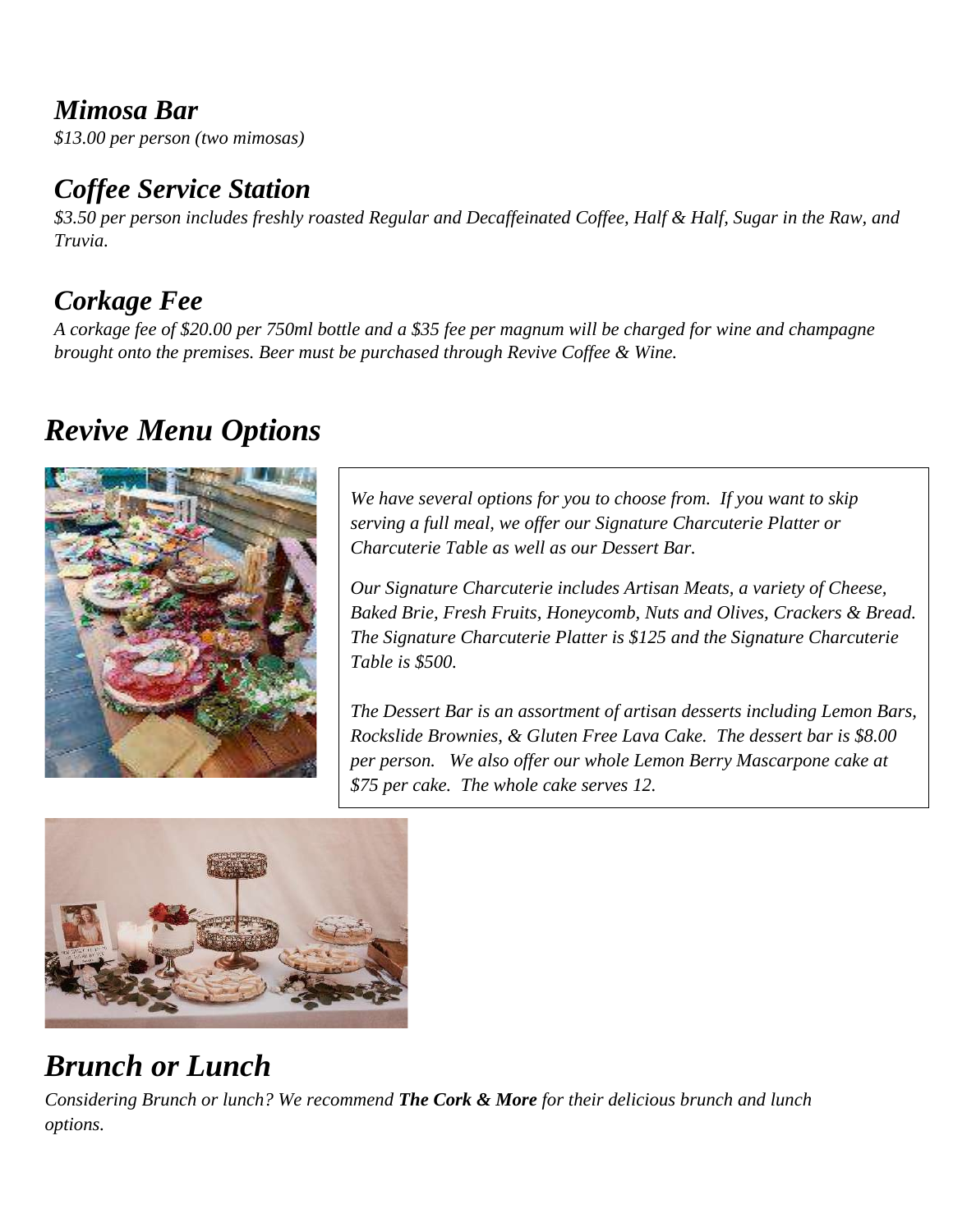## *Full Dinner*

*Revive works with MacDuffs' Pub to provide you with an easy solution to all your catering needs. Instead of searching out a caterer and going through the selection process on your own, allow us to help. You select the food and we take care of the rest.*

### *Menu Options: Glasgow - \$27/person 2 Salads 1 Protein 1 Out of the Brick Oven Oban - \$27/person 2 Salads 2 Out of the Brick Oven Sterling - \$29/person 2 Salads 2 Protein Edinburgh - \$32/person 2 Salads 2 Proteins 1 Out of the Brick Oven Aberdeen - \$34/person 2 Salads 2 Proteins 2 Out of the Brick Oven \*If two asterisk items are selected, an additional up charge applies \*\* Prices vary*

#### **Salads:**

*Caesar Salad Caprese Salad Beet Salad Pear & Blue Cheese Salad Penne Pasta Salad with Feta, Olives, artichokes & Tomatoes* 

#### *Proteins:*

*California Cavatappi Pasta, Shrimp, Sun Dried Tomatoes, Garlic Olive Oil and Parmesan Grilled Breast of Chicken with Wild Mushrooms and Shallots King Salmon with a Beurre Blanc Brick-Oven Roasted Rib Eye Steak\* Roasted New York Strip Steak with a Mushroom Burgundy Sauce\* \*Additional Upcharge Applies*

#### *Out of the Brick Oven:*

*Traditional Shepard's Pie Cottage Pie Chicken Pot Pie Truffled Mac & Cheese*

#### *Add-ons:*

*Fruit platter-\$50, serves 25-30 Cheese platter-\$75 serves 40-50 Artichoke spinach dip with crostini -\$70 serves 40-50 Sautéed vegetables-\$70 serves 40-50 Wood-Fired Pizza - \$8 per pizza -Bread Pudding*